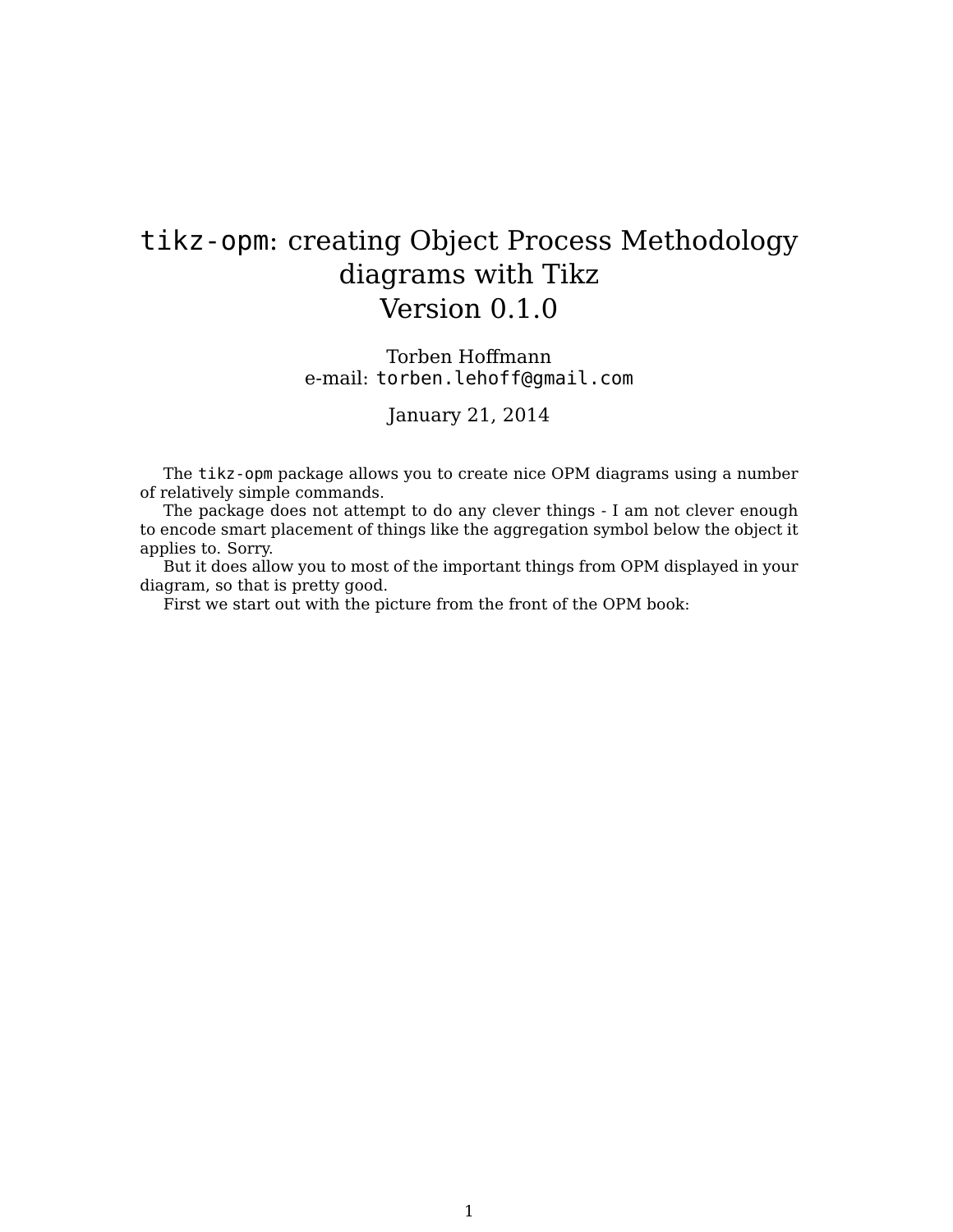

## **1 Catalog of OPM symbols**

| Object             | \node [opmobject] (object) {Object};            |
|--------------------|-------------------------------------------------|
| $Process($ ing $)$ | \node [opmprocess] (processing) {Process(ing)}; |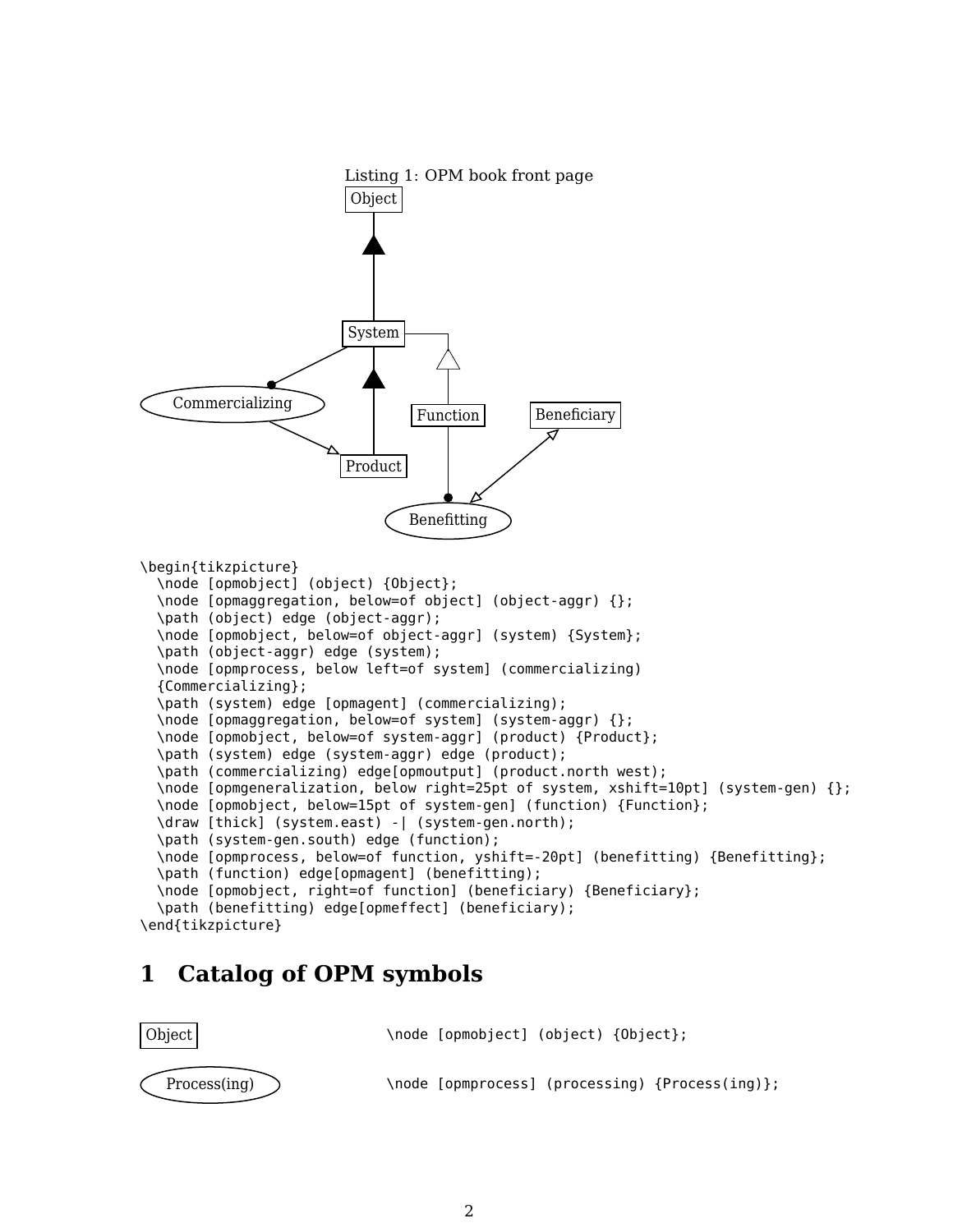

Note that in order to get the more traditional vertial/horizontal lines with right angles one has to use draw and the -| operator.





```
\node [opmprocess] (root) {Rooting};
\node [opmaggregation, below=of root] (root-aggr) {};
\path (root) edge (root-aggr);
\node [opmprocess, below left=of root-aggr] (part-a) {Part Aing};
\node [opmprocess, below right=of root-aggr] (part-b) {Part Bing};
\path (root-aggr) edge (part-a);
\draw [thick] (root-aggr.east) -| (part-b.north);
```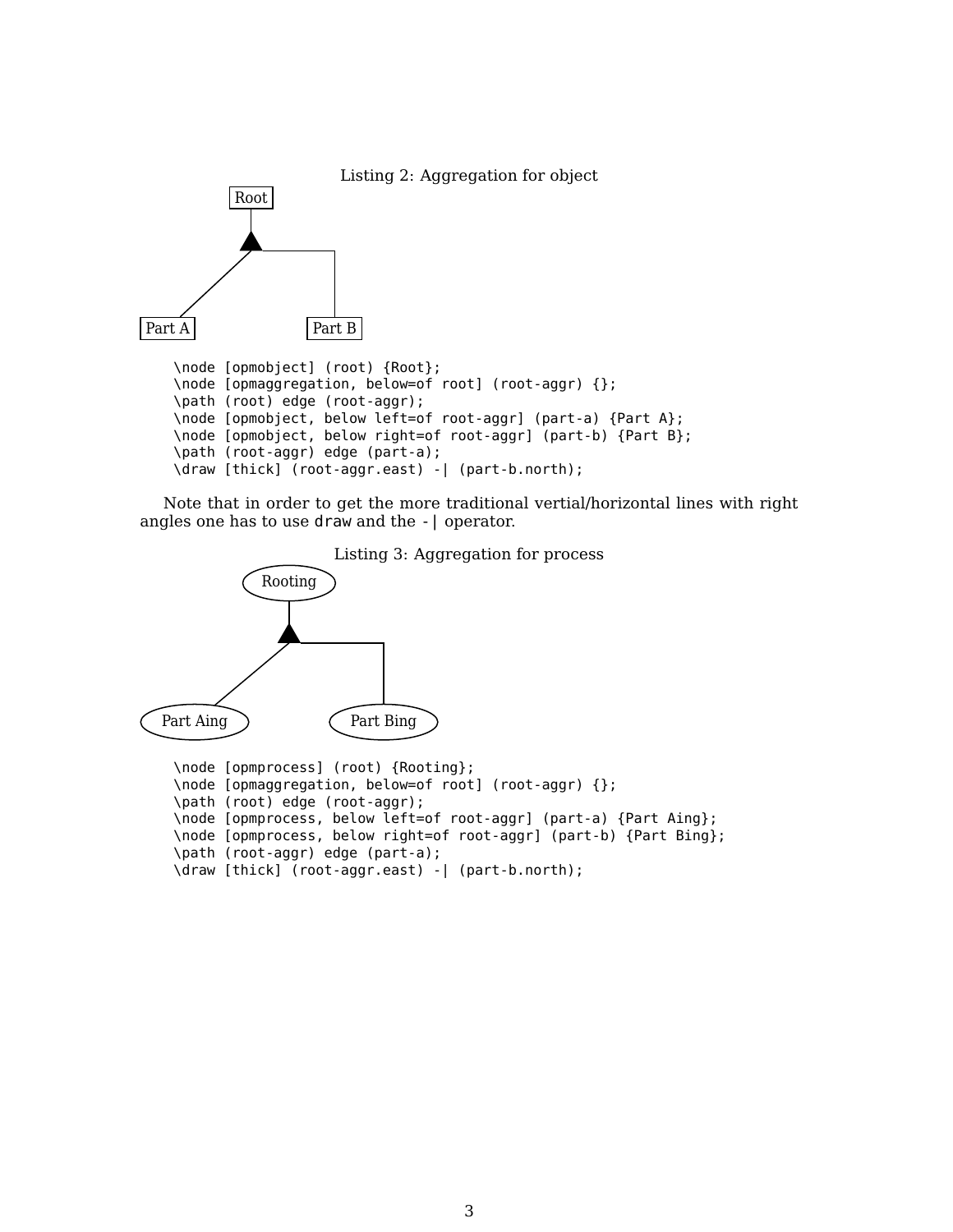

Note that one could equally well have a Rooting process instead of Root in exhibition.



```
\path (root) edge (root-aggr.north);
\node [opmobject, below left=of root-aggr] (part-a) {Spec A};
\node [opmobject, below right=of root-aggr] (part-b) {Spec B};
\path (root-aggr) edge (part-a);
\draw [thick] (root-aggr.east) -| (part-b.north);
```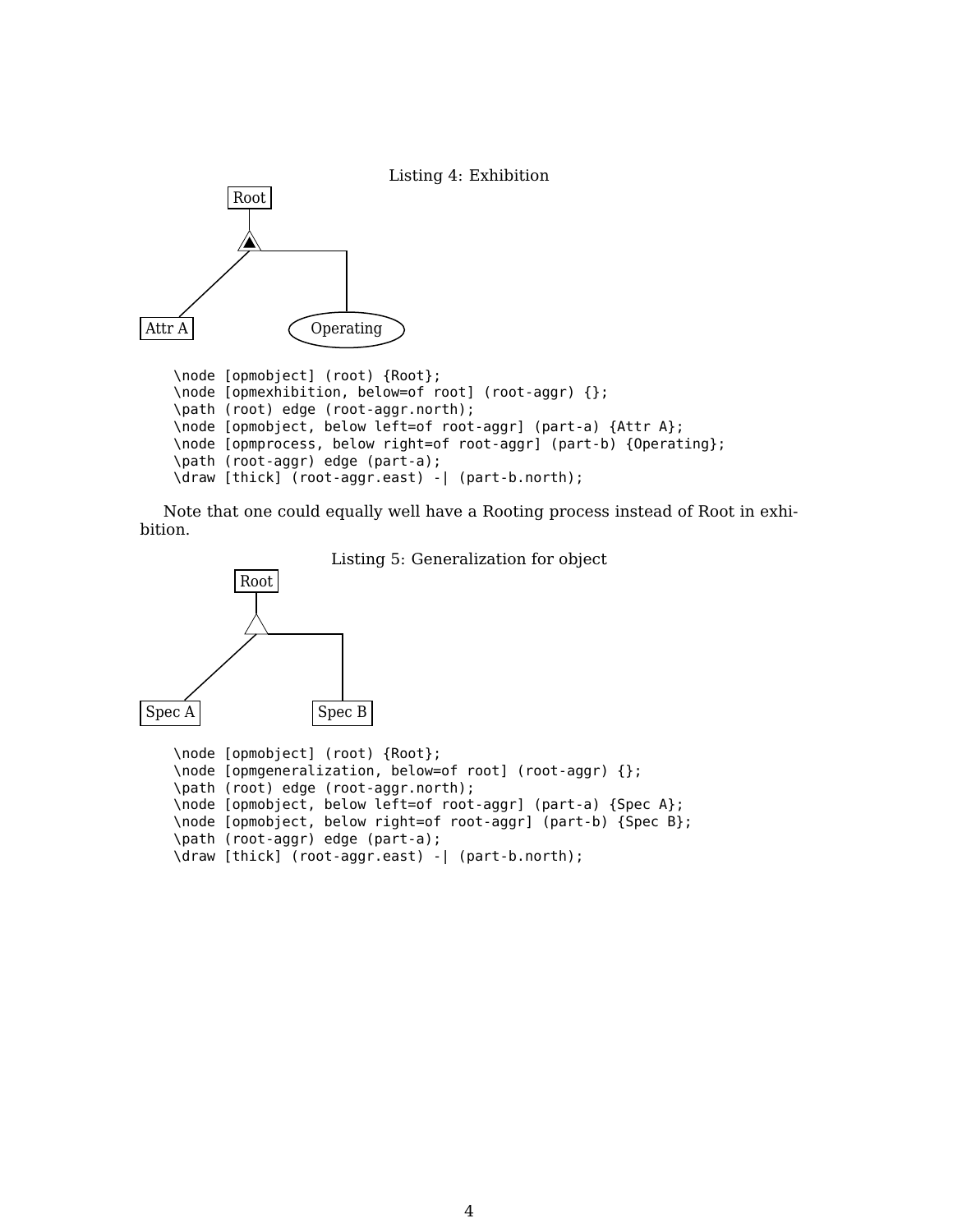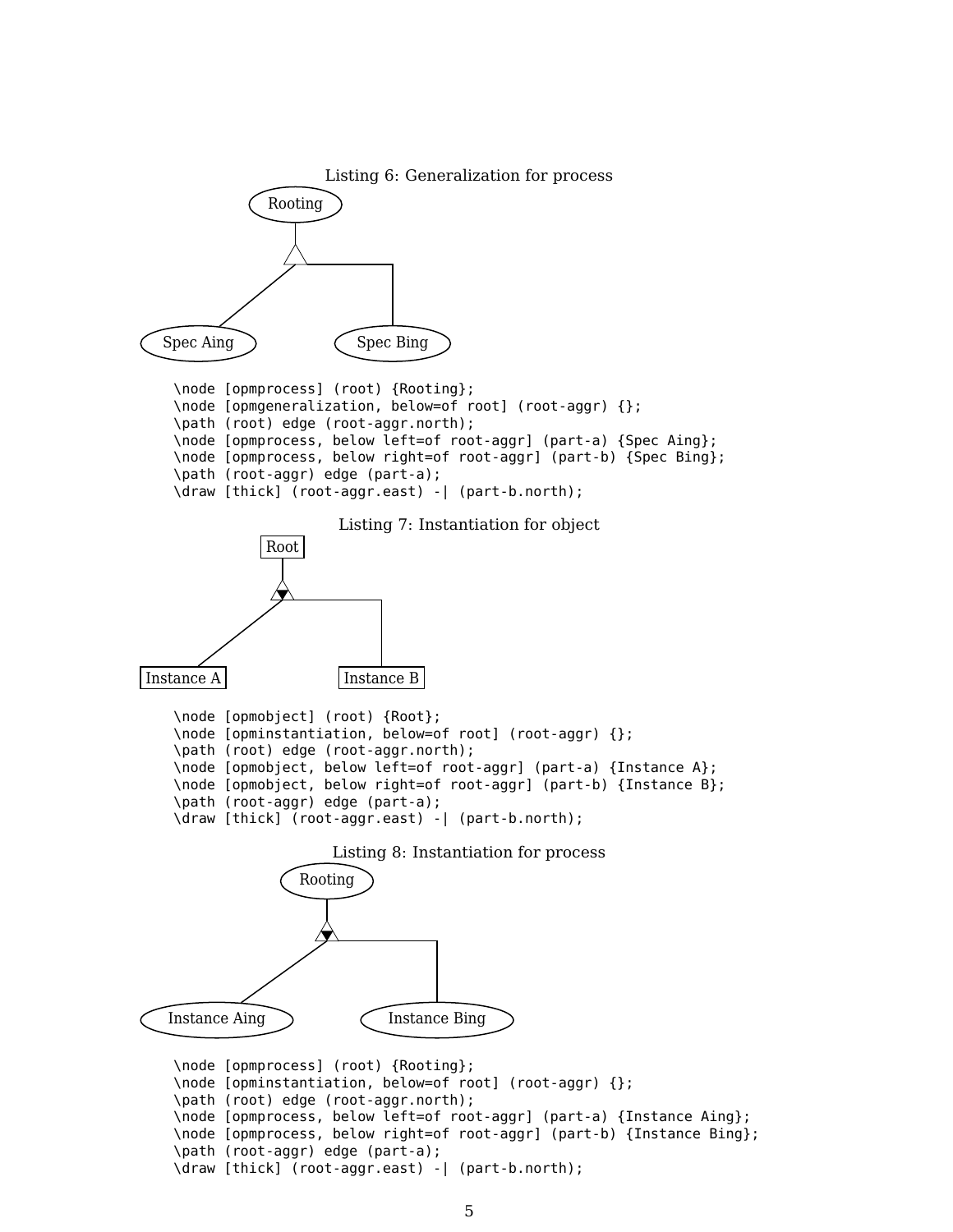Listing 9: Consumption Processing  $\rightarrow$  - Object \node [opmprocess] (processing) {Processing}; \node [opmobject, right=of processing] (object) {Object}; \path (processing) edge[opmconsumes] (object); Listing 10: Result Processing  $\rightarrow$  Object \node [opmprocess] (processing) {Processing}; \node [opmobject, right=of processing] (object) {Object}; \path (processing) edge[opmyields] (object); Listing 11: Effect Processing  $\rightarrow \rightarrow$  Object \node [opmprocess] (processing) {Processing}; \node [opmobject, right=of processing] (object) {Object}; \path (processing) edge[opmaffects] (object); Listing 12: Agent Object  $\leftarrow$  Processing \node [opmprocess] (processing) {Processing}; \node [opmobject, left=of processing] (object) {Object}; \path (object) edge[opmhandles] (processing); Listing 13: Instrument Object  $\leftarrow \propto$  Processing \node [opmprocess] (processing) {Processing}; \node [opmobject, left=of processing] (object) {Object}; \path (processing) edge[opmrequires] (object); Listing 14: Invocation X Processing  $\rightarrow$   $\rightarrow$   $\rightarrow$  Y Processing \node [opmprocess] (x-processing) {X Processing}; \node [opmprocess, right=of x-processing] (y-processing) {Y Processing}; \path (x-processing) edge[opminvokes] (y-processing);

Note that the version with two arrow heads have been chosen since it is easier to work with than with the lightning zig-zag line that OPM uses in the book.